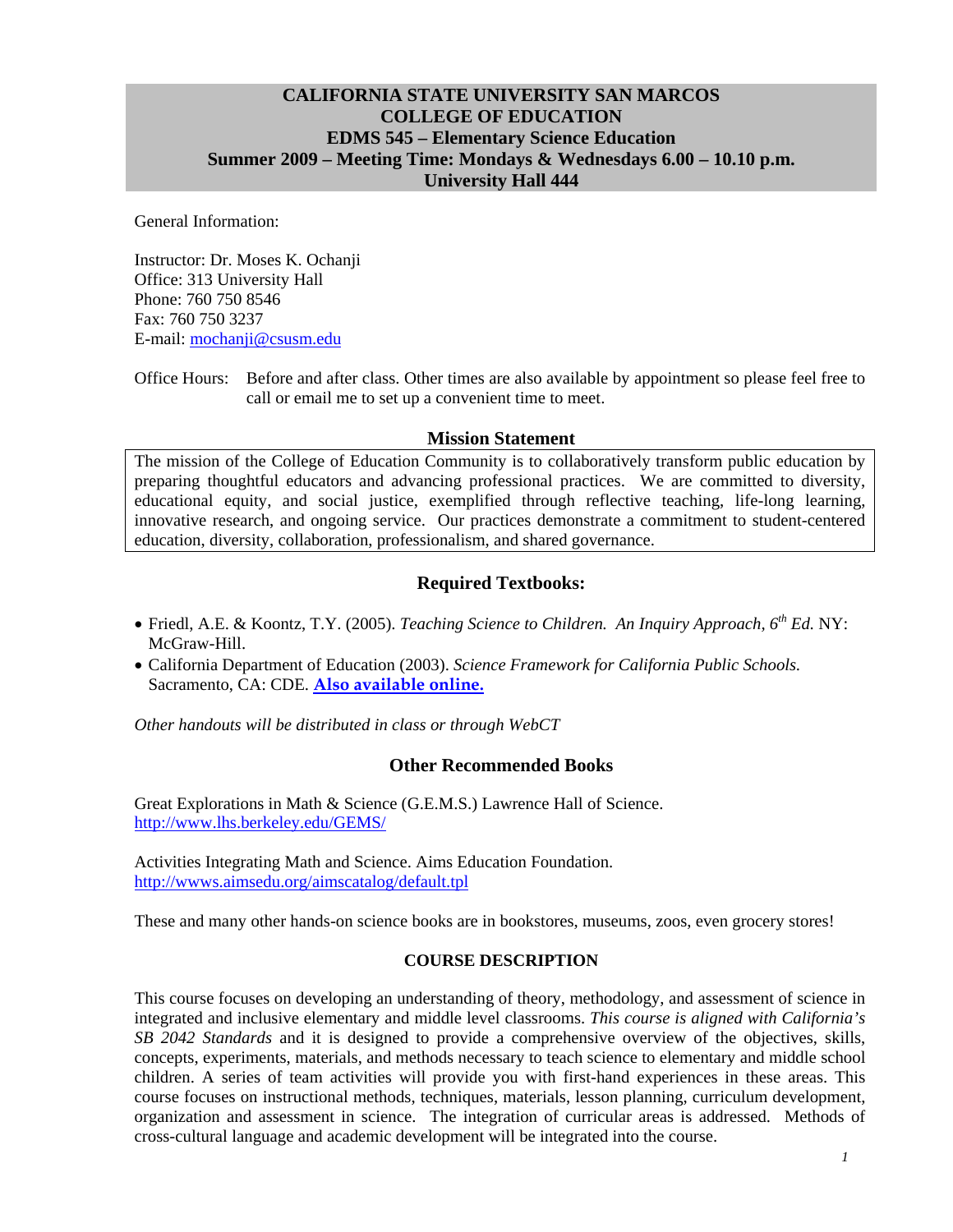## **Course Prerequisites:**

Admission to a Multiple Subject/CLAD Teacher Credential Program.

## **COURSE OBJECTIVES**

By the end of this course, students should be able to:

- 1. Demonstrate proficiency with inquiry skills of observing, measuring, inferring, classifying, predicting, verifying predictions, hypothesizing, isolating variables, interpreting data, and experimenting.
- 2. Identify exemplary materials (curriculum kits, science programs, textbooks, equipment, technology, ancillary materials) appropriate for elementary and Middle school children.
- 3. Demonstrate knowledge and understanding of the California Science Framework, the California Science Content Standards, and the National Science Education Standards.
- 4. Demonstrate an understanding of the physical, earth and life science concepts included in the K-8 California Science Content Standards, and how to design lessons to teach the concepts.
- 5. Use the Learning Cycle model of instruction to teach science in a contemporary manner.
- 6. Use technology in elementary and middle school science teaching.
- 7. Demonstrate confidence in leading and performing investigations designed to teach science concepts, science process skills, and scientific attitudes.
- 8. Use authentic methods of assessment to evaluate student learning of science concepts and processes.
- 9. Design an integrated science-teaching mini-unit.
- 10. Practice strategies to include all students in science (linguistically and culturally diverse, students with disabilities and other students with special needs).

## **INFUSED COMPETENCIES**

#### **Authorization to Teach English Learners**

This credential program has been specifically designed to prepare teachers for the diversity of languages often encountered in California public school classrooms. The authorization to teach English learners is met through the infusion of content and experiences within the credential program, as well as additional coursework. Students successfully completing this program receive a credential with authorization to teach English learners. (Approved by CCTC in SB 2042 Program Standards, August 02))

#### **Special Education**

Consistent with the intent to offer a seamless teaching credential in the College of Education, this course will demonstrate the collaborative infusion of special education competencies that reflect inclusive educational practices.

#### **Technology**

This course infuses technology competencies to prepare candidates to use technologies, emphasizing their use in both teaching practice and student learning.

#### **Computer Use During Class**

*You are welcome to use a laptop computer in class when working on class assignments, for example. However, you will need to save checking email or other personal computer use for time outside of class. Most students find it disruptive when they are focusing on class activities or listening to presentations and can hear keyboarding in the classroom. Your kind consideration is greatly appreciated by all!*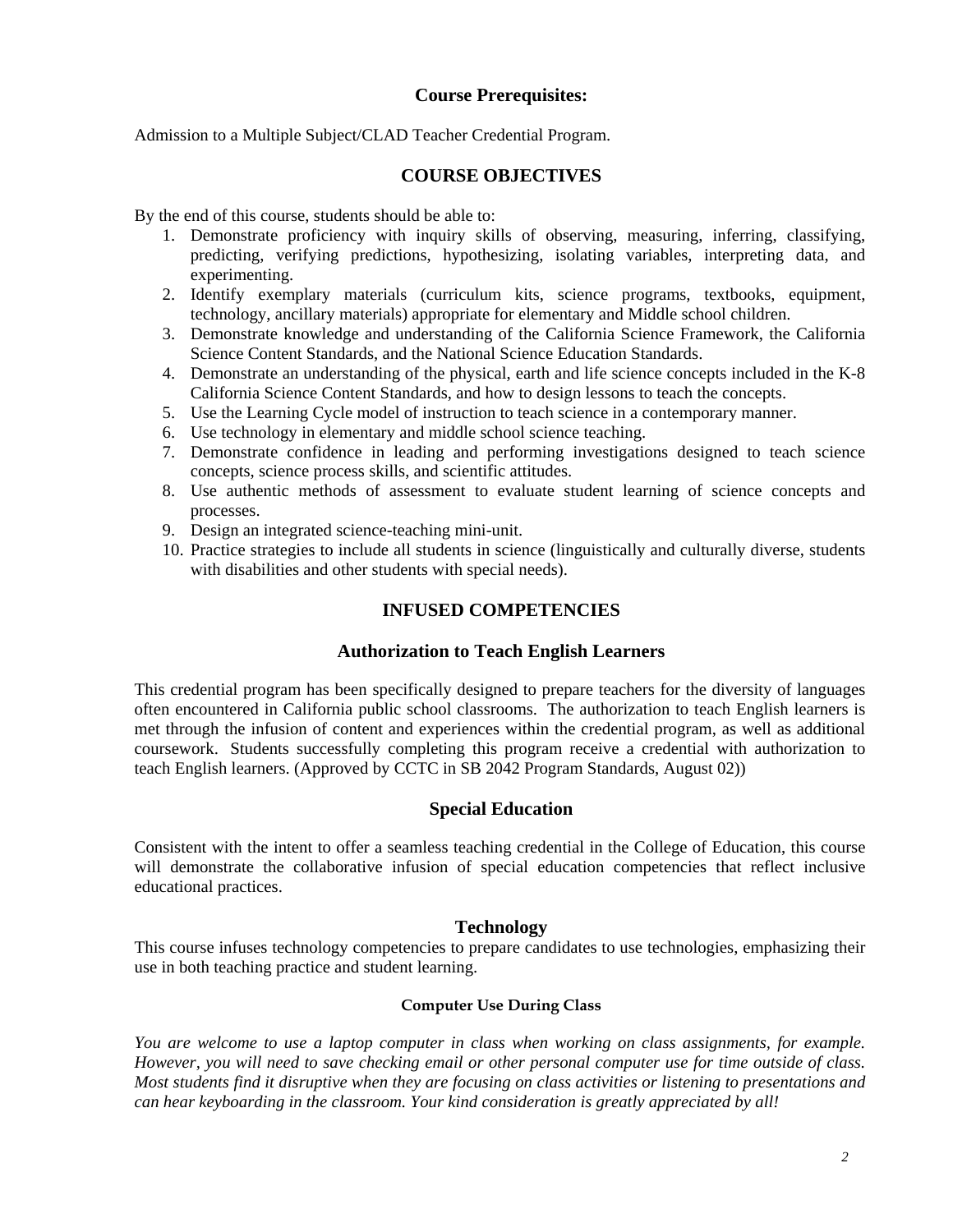## **COURSE REQUIREMENTS**

#### **COE Attendance Policy**

Due to the dynamic and interactive nature of courses in the College of Education, all students are expected to attend all classes and participate actively. At a minimum, students must attend more than 80% of class time, or s/he may not receive a passing grade for the course at the discretion of the instructor. Individual instructors may adopt more stringent attendance requirements. Should the student have extenuating circumstances, s/he should contact the instructor as soon as possible.

For this class, each class session that you are absent from class drops your maximum final grade by 5% points. Late arrivals and early departures will affect your final grade as well. For each late arrival or early departure you will loose 2% points. A make assignment will be available only for up to two classes (10% points). This means that if you are absent twice and complete a make up assignment and earn full credit on this assignment, you may not be penalized on attendance. The makeup assignment applies to ALL absences excused or otherwise. Absences do not change assignment due dates.

#### **Writing**

 least 2,500 words (approximately 10 pages), which can be administered in a variety of ways. In keeping with the All-University Writing Requirement, all courses must have a writing component of at

#### **Students with Disabilities Requiring Reasonable Accommodations**

Students are approved for services through the Disabled Student Services Office (DSS). This office is located in Craven Hall 5205, and can be contacted by phone at (760) 750-4905, or TTY (760) 750-4909. Students authorized by DSS to receive reasonable accommodations should meet with their instructor during office hours or, in order to ensure confidentiality, in a more private setting.

#### **CSUSM Academic Honesty Policy**

"Students will be expected to adhere to standards of academic honesty and integrity, as outlined in the Student Academic Honesty Policy. All written work and oral assignments must be original work. All ideas/materials that are borrowed from other sources must have appropriate references to the original sources. Any quoted material should give credit to the source and be punctuated with quotation marks.

Students are responsible for honest completion of their work including examinations. There will be no tolerance for infractions. If you believe there has been an infraction by someone in the class, please bring it to the instructor's attention. The instructor reserves the right to discipline any student for academic dishonesty in accordance with the general rules and regulations of the university. Disciplinary action may include the lowering of grades and/or the assignment of a failing grade for an exam, assignment, or the class as a whole." In addition, all cases of academic dishonesty will be reported to the Dean of Students.

#### **Plagiarism**

As an educator, it is expected that each student will do his/her own work, and contribute equally to group projects and processes. Plagiarism or cheating is unacceptable under any circumstances. If you are in doubt about whether your work is paraphrased or plagiarized see the Plagiarism Prevention for Students website http://library.csusm.edu/plagiarism/index.html. If there are questions about academic honesty, please consult the University catalog.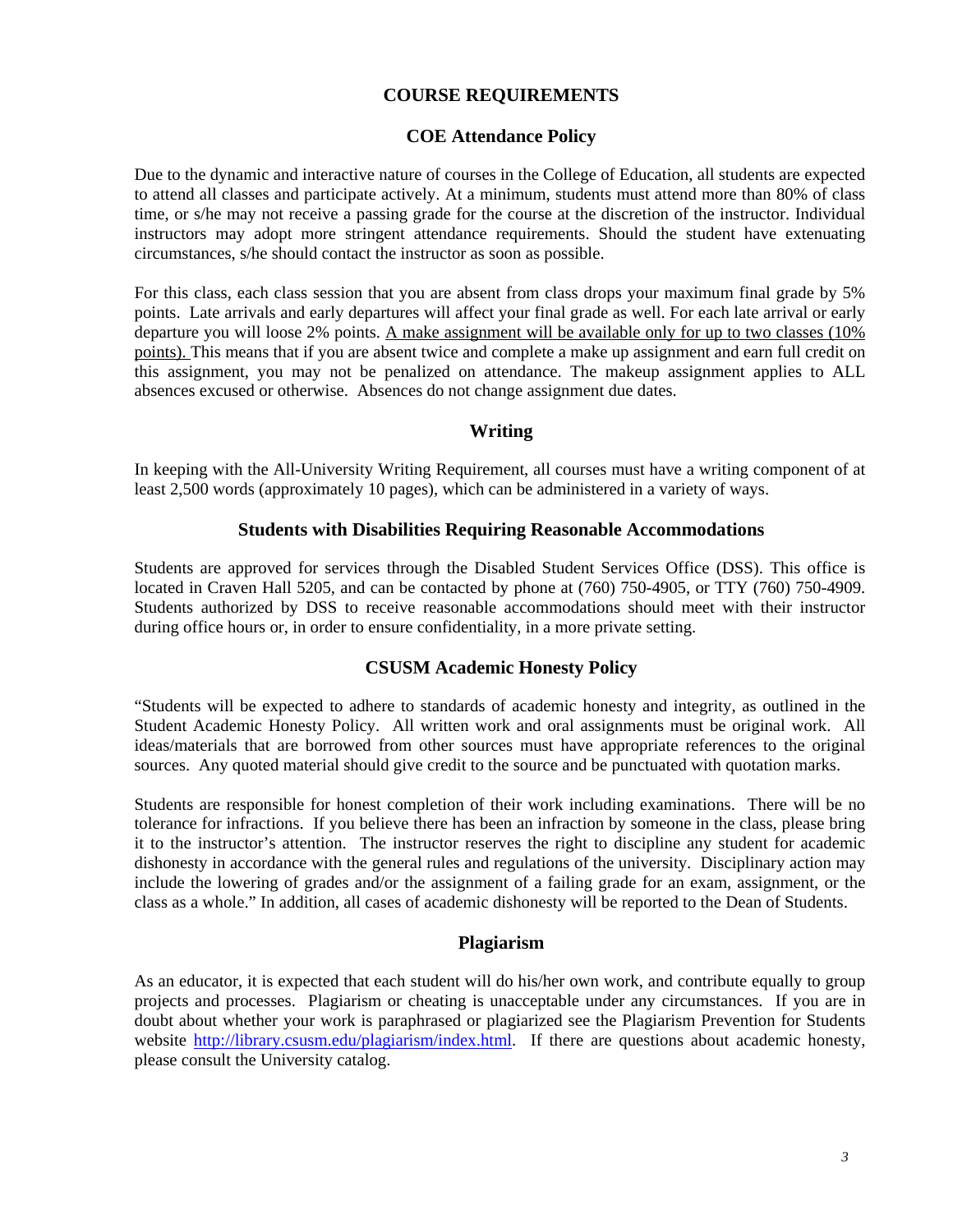## **TOPICS OUTLINE**

- $\checkmark$  The Nature of Science
- $\checkmark$  The Learning Cycle Model of Teaching
- $\checkmark$  Learning Cycle Science Lesson Demonstrations
- $\checkmark$  Writing Objectives for Student Learning
- $\checkmark$  Writing Science Concept Definitions
- $\checkmark$  CA Science Content Standards Grades K-8
- $\checkmark$  California Science Framework
- $\checkmark$  SDAIE Strategies in Science
- $\checkmark$  Infusing Writing Activities in Science Lessons
- $\checkmark$  Science Curriculum Kits and State Approved Texts
- $\checkmark$  Science Process Skills and Scientific Attitudes
- $\checkmark$  Current Issues in Science Education
- $\checkmark$  Infusing Technology into Science Teaching
- $\checkmark$  Authentic Assessments in Science
- $\checkmark$  Science Projects, Student Research, Science Fairs
- $\checkmark$  Safety in the Science Class
- $\checkmark$  Inclusion and Teaching Science to Students with Special Needs

## **COURSE ASSIGNMENTS AND LEARNING OUTCOMES**

- 1. Class Participation (Individually) 10%
- 2. Reading Accountability Journal Entries (CONCEPT MAPS) (Individually) 20%
- 3. Hands-on Science Lesson Plan and Presentation (In Groups, sizes TBD) 20%
- 4. Hands-on Science Lesson Reflection (Individually)– 10%
- 5. Science Curriculum Map and Unit plan (Partly Individual & Partly in Groups) 20%
- 6. Web Resources for Science Teaching and Learning (Individually) 20%
- 7. Make Up Assignment Up to 10% points for missed classes (Optional & Individually)

Each student is responsible for ensuring that assignments are submitted correctly and on time. Late assignments will be penalized by a 10% point reduction each day they are late. WebCT assignments not correctly posted do not count as submitted and will be subjected to the late assignment policy. Keep digital copies of all assignments for your Credential Program Electronic Portfolio where necessary, and for your science notebook. You will not be assigned a course grade unless all required assignments are turned in.

## **CRITERIA FOR GRADING ASSIGNMENTS**

- A. 90-100%: Outstanding work on assignment, excellent syntheses of information and experiences, great insight and application, and excellent writing.
- B. 80-89%: Completion of assignment in good form with good syntheses and application of information and experiences; writing is good.
- C. 70-79%: Completion of assignment, adequate effort, adequate synthesis of information, and application of information and experiences, writing is adequate.
- D. 60-69%: Incomplete assignment, inadequate effort and synthesis of information, writing is less than adequate.

The above criteria will be applied in conjunction with specific assignment rubrics

Grades will be determined by points earned:

|              | $\ldots$ and $\ldots$ $\ldots$ $\ldots$ $\ldots$ $\ldots$ $\ldots$ $\ldots$ |             |            |
|--------------|-----------------------------------------------------------------------------|-------------|------------|
| $A = 93-100$ | $B = 83 - 86$                                                               | $C = 73-76$ | $F = 0.59$ |
| $A = 90-92$  | $B = 80-82$                                                                 | $C = 70-72$ |            |
| $B+=87-89$   | $C_{\pm} = 77 - 79$                                                         | $D = 60-69$ |            |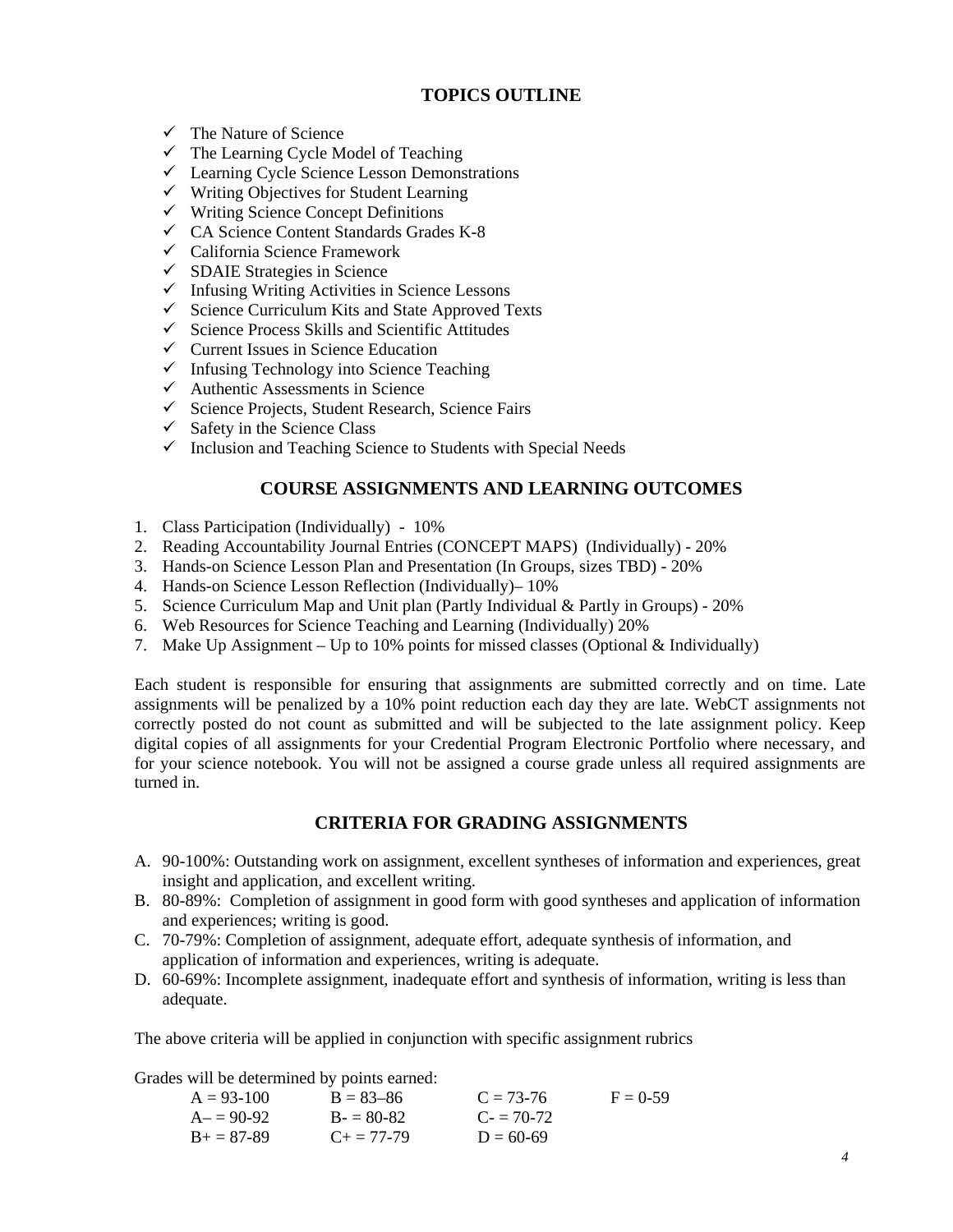## **ASSIGNMENT DESCRIPTIONS**

## **1. Active Participation and Collaboration: 10%**

 standards of dependability, professionalism, and academic honesty. Teacher education is a professional preparation program and students will be expected to adhere to

Grading will include a component of "professional demeanor." Students will conduct themselves in ways that are generally expected of those who are entering the education profession, including the following:

- On-time arrival to all class sessions and attendance for the entire class period
- Advance preparation of readings and timely submission of assignments
- A positive attitude at all times
- Active participation in all class discussions and activities
- Respectful interactions with the instructor and other students in all settings
- Carefully considered, culturally aware approaches to solution-finding

**Class Discussions and Participation:** Students will engage in active learning each class session, and will be expected to actively participate. You may loose points for lack of participation based on the following criteria:

- • Do you participate in class discussions productively, sharing your knowledge and understandings?
- Do you interact productively with your peers, taking on a variety of roles (leader, follower, etc.)?
- Do you contribute appropriately to group work—do you "do your share"?
- Are you able to accept others' opinions?
- Are you supportive of others' ideas?
- Do you support your peers during their presentations?
- Can you monitor and adjust your participation to allow for others' ideas as well as your own to be heard?

## **2. Reading Accountability Journal Entries (RAJEs or Concept Maps) – 20% points – See class schedule for due dates**

Assigned readings from the course text provide an important foundation for your increasing understanding of science content and how to effectively teach science. To demonstrate your comprehension of the readings, and assist you with meaningful class participation, you are asked to respond to the reading assignments by completing a Reading Accountability Journal Entry (RAJE) in the form of a Concept Map. The concept map will be due at the beginning of class time on the assigned dates. You will only receive credit points if the concept map is completed by the start of class on date indicated in the schedule.

Three or four chapters from the course text *Teaching Science to Science: An Inquiry Approach*, will be designated for each class meeting (see class schedule for chapter assignment). You will choose one of these chapters and read it to develop an in-depth understanding of its contents. For the chosen chapter, you will prepare a concept map (15-25 concepts with linking words), using correct **concept mapping procedures**. The concept maps should be generated using a concept mapping software of your choice. Some recommended software include; Cmap Tools (free download available at http://cmap.ihmc.us/download/dlp\_CmapTools.php?myPlat=Win) or inspiration (free trial download available at www.inspiration.com. You must print and bring a copy of your concept map to class. Put your name, chapter and date when the reading was assigned at the top of each page. You will be asked to share your concept maps with your peers at the beginning of each class session. You should be prepared to share in depth the breadth of your concepts presented in the chapter you read. Individuals will be called on randomly to share their concept maps in class. You will automatically loose half the points on the days RAJE if you are unable to share the concepts with the class.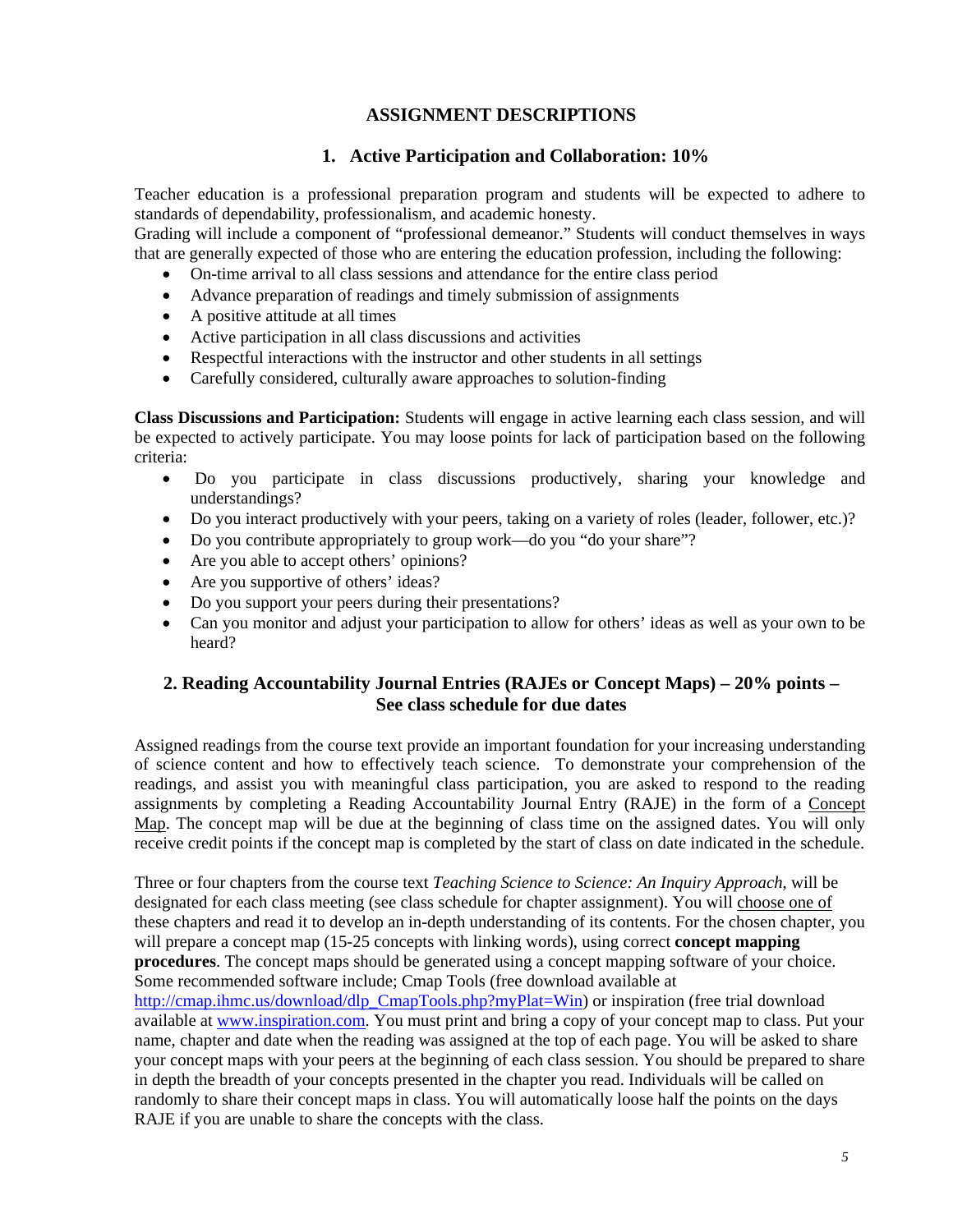Each concept map has a possible total of 4 points.

- a) Map shows clear hierarchy or relationship……………….……worth 1 point
- b) 15-25 concepts included………………………………………..worth 1 point
- c) 1-2 words (nouns) for Concepts……………………………......worth 1 point
- d) Verbs or prepositions for Linking Words between Concept…worth 1 point

## **3. Hands-on Science Lesson Plan and Presentation –***20 Points - Due on the day of Presentation*

Spirit of the Assignment is to develop and teach a particular kind of a science inquiry lesson that teaches both science thought processes and science content using the learning cycle instructional model.

You will work in groups of two or three (Group sizes TBD based on class size) to lead a science lesson based on the Learning Cycle Model of Instruction. You will prepare and teach this lesson to your classmates. Each team will be allocated a maximum of 30 minutes of class time to teach their lesson. Use activities from the textbook, Internet sites or other science resources. The team should teach the lesson as you would to elementary or middle school students.

Each group will be assigned a specific grade level for which you will plan and teach the lesson. This will determine the grade level and California Science Standards your lessons will cover. The group will work together reviewing each other's lesson ideas, sharing resources, and making sure each member presents a different part of the lesson. Collaboration between group members is essential to divide up the work, and support each other.

The lessons should include hands-on activities, and should emphasize specific science concepts. The Exploration and Application phases of the Learning Cycle require different hands-on science activities and manipulatives. **Begin Exploration with students making predictions/ answering essential questions or completing a challenge**. Hands-on activities are NOT reading or completing worksheets (though they may require students to read something or complete lab observation sheets). You should take the activities "off the paper" and require students to use the science process skills with science manipulatives. **You need to know and demonstrate the stages of the Learning Cycle, or you will not be given credit for your lesson.** 

Be sure you understand the concepts you are emphasizing, and that you can explain them. The lessons should be developmentally appropriate for K-8 grade students, and should follow the NSTA Safety Guidelines.

Your lesson plan should also identify and explain Strategies for English language learners and adaptations for students with special needs and adaptations for GATE students.

Prepare a PowerPoint Presentation to use in your lesson. The presentation should include a detailed explanation of the science content, as well as a list and definitions of science concepts important to the lesson. Include a list of websites (with short descriptions) that address the science topic and concepts through simulations, graphics and movies. You should have links to these web sites and show examples during the lesson.

day of your presentation. IMPORTANT NOTE: At least **three full days PRIOR to your team's presentation**, email your complete lesson plan and your PowerPoint Presentation to the instructor for review. Include your cohort and the date you will present to the class. After I have approved these, you should post a copy of the lesson plan on WebCT for access by your classmates and bring one copy to class for the Instructor on the

After your presentation (by the next class), turn in your **Reflection as described in assignment #4.**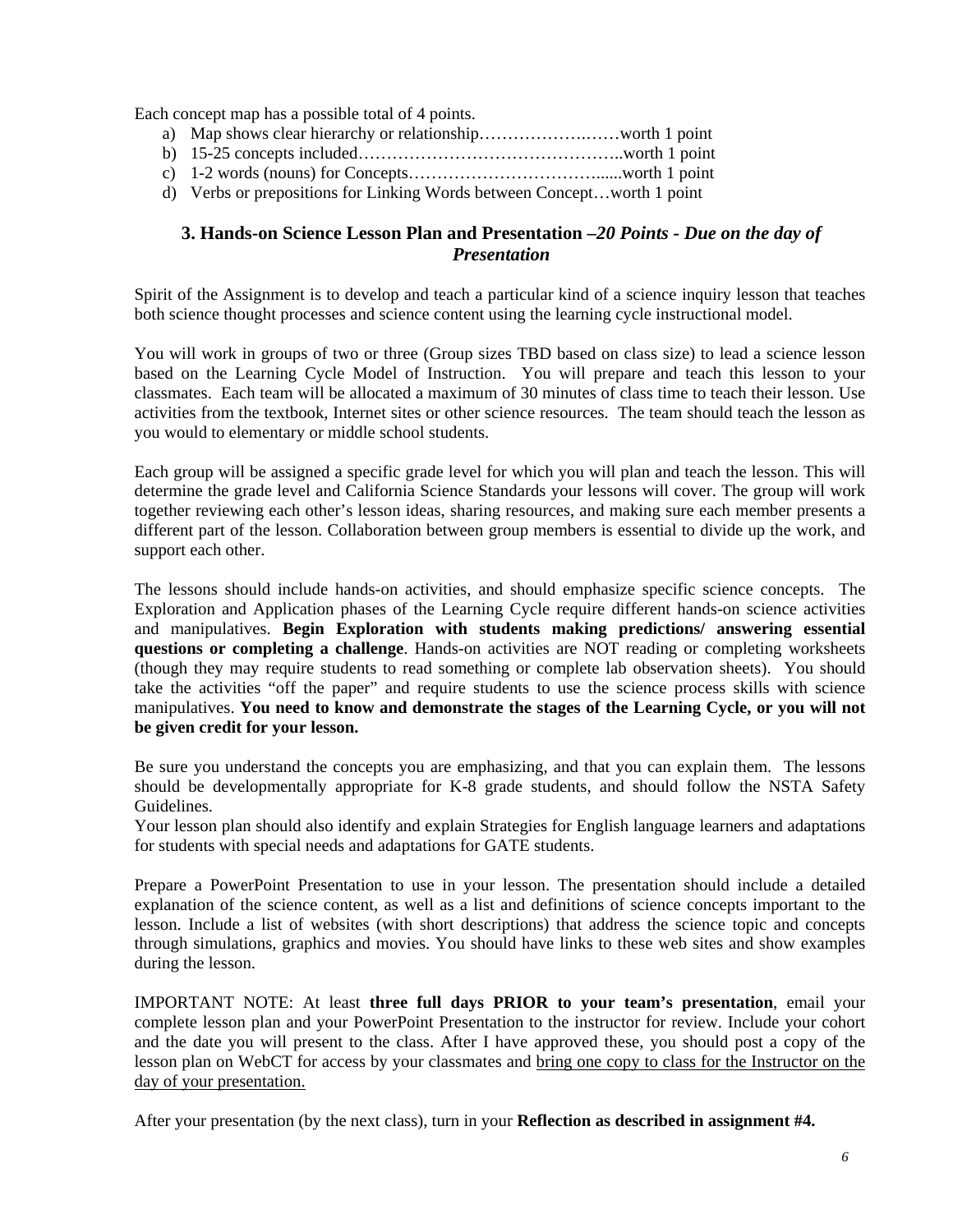#### **Elements to Include Within Your Lesson Plan**

**Lesson Title**: What is the title of your lesson?

**Grade Level**: What is the grade level?

**Student Groupings**: How will you group students for instruction?

**Materials/Resources/Technology:** What does the teacher need? What do the students need?

**California Science Content Standard(s):** What standards are addressed? Include at least 1 science area (life science, physical science, or earth science) standard and 1 investigation standard.

Lesson Objective(s): What do you want students to be able to do?

 \_\_\_\_\_\_\_\_\_\_\_\_\_\_\_\_\_\_\_\_\_." Write in complete sentences. Use an action verb and explain how students will demonstrate their new knowledge and understanding. "The students will demonstrate understanding of

**Science Concept(s):** What are you trying to teach? Do not say "The students will \_\_\_\_." (That is an objective, not a concept.)

**Essential Question(s):** List at least two essential questions specific to the concept that you want students to be able to answer during the lesson. What is it that students should be able to answer by having successfully participated in your lesson? Use high level questions and ensure that these are not lower level fact or information questions (refer to Bloom's Taxonomy). For example, instead of "Why did warming the bottle cause the attached balloon to inflate? ask "How can you demonstrate that air is a real substance that occupies space?"

**Assessment**: How will your students demonstrate that they have met the objective(s)? What evidence demonstrates that they have achieved the objective?

**Criteria for Assessment:** What criteria will you use to grade the assessment? How will you know if someone has successfully completed the assessment.

**Lesson Procedures:** Explain the procedures for each phase of the Learning Cycle. Include what the teacher will do and what the students will do:

#### **The Learning Cycle**

**a. Exploration** (Begin with students making predictions; then have a hands-on SCIENCE activity.)

- **b. Concept Invention** (Make sure students share and discuss data and ideas in the first part of this stage; then the teacher introduces new terms and provides further explanations.)
- **c. Concept Application** (Should be a  $2<sup>nd</sup>$  hands-on SCIENCE activity.)

#### **Applications to everyday life and explanations (at least 3)**

**Web Sites**: 3 interactive relevant web sites with descriptions **Adaptations and accommodations for students with special needs (ELL, Special Education and GATE students)** 

**References:** Title, author, publisher, year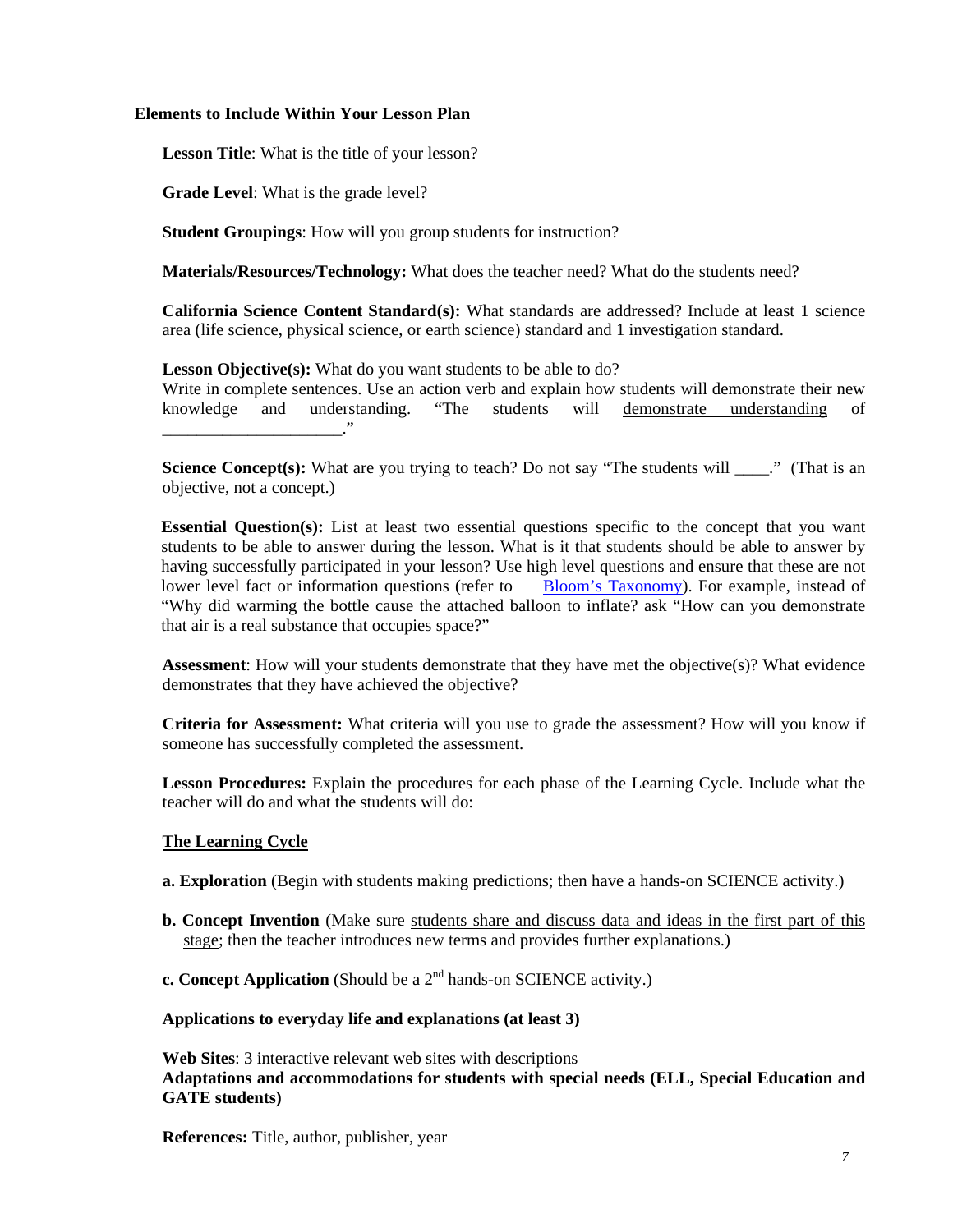## **4. Hands-on Learning Cycle Lesson Reflection – 10% points Due in the next class session after your presentation**

After teaching the lesson in class, you should each complete a lesson reflection. The reflection should include strengths, weaknesses, and recommendations for improvement addressing the following questions:

- Why were the instructional strategies and student activities appropriate for this class based on learning objectives and student development needs?
- • How did the instructional strategies and activities address the development need of these students?
- How did the instructional strategies and student activities help the students make progress toward achieving the state adopted academic content standards for student in this content area?
- Explain the strengths and weaknesses of your assessment in relationship to the learning goals/objectives. Describe your alternative assessment based on the potential gaps in the students learning.

## **5. Science Curriculum Mapping/Unit Plan (teams of four; each writes one unit) 20%**

The goal of this assignment is for you to develop year-long plans for instruction in science based on the California Science Content Standards, as well as develop skills for teaching in the elementary and middle grades. For this assignment, you will plan a year of science instruction for one grade level, based on the California Science Content Standards. You will divide the Science Content Standards for one grade level into four units. For each unit, you will use the science standards (and their descriptions in the Science Framework) to design enduring understandings, desired outcomes, end-of-unit assessments, and rubrics to use in grading the assessments. For the final part of this assignment you will develop ideas for three learning cycle lessons for each unit, based on the Science Standards, Enduring Understandings, Desired Outcomes and Final Assessments in the units. You will work in a group of four.

When you complete this assignment, you will have a curriculum plan for teaching the science standards, units and lessons for teaching science for a full year for one grade level. We will share these, so that everyone leaves with curriculum plans, units and lessons for a full year of teaching science at all grade levels. You may share these with your cooperating teachers and use them in your student teaching.

## **Year-Long Science Curriculum**

Grade: \_\_\_\_\_

Unit Title

- **I. Timeline in weeks \_\_\_\_\_\_\_\_\_\_\_\_**
- **II. Standards** 
	- 1. Content (Physical, Life, Earth Science) Standards
	- 2. Investigation and Experimentation Standards
- **III. Enduring Understandings** (info and processes you hope students remember and understand next year)
- **IV. Desired Outcomes** (reads like an objective; tell what students can DO after instruction)
- V. **Final Summative Assessment over Unit** (end of unit assessment over the whole unit, all standards)

## **VI. Rubric listing Criteria that you will look for in Final Assessment**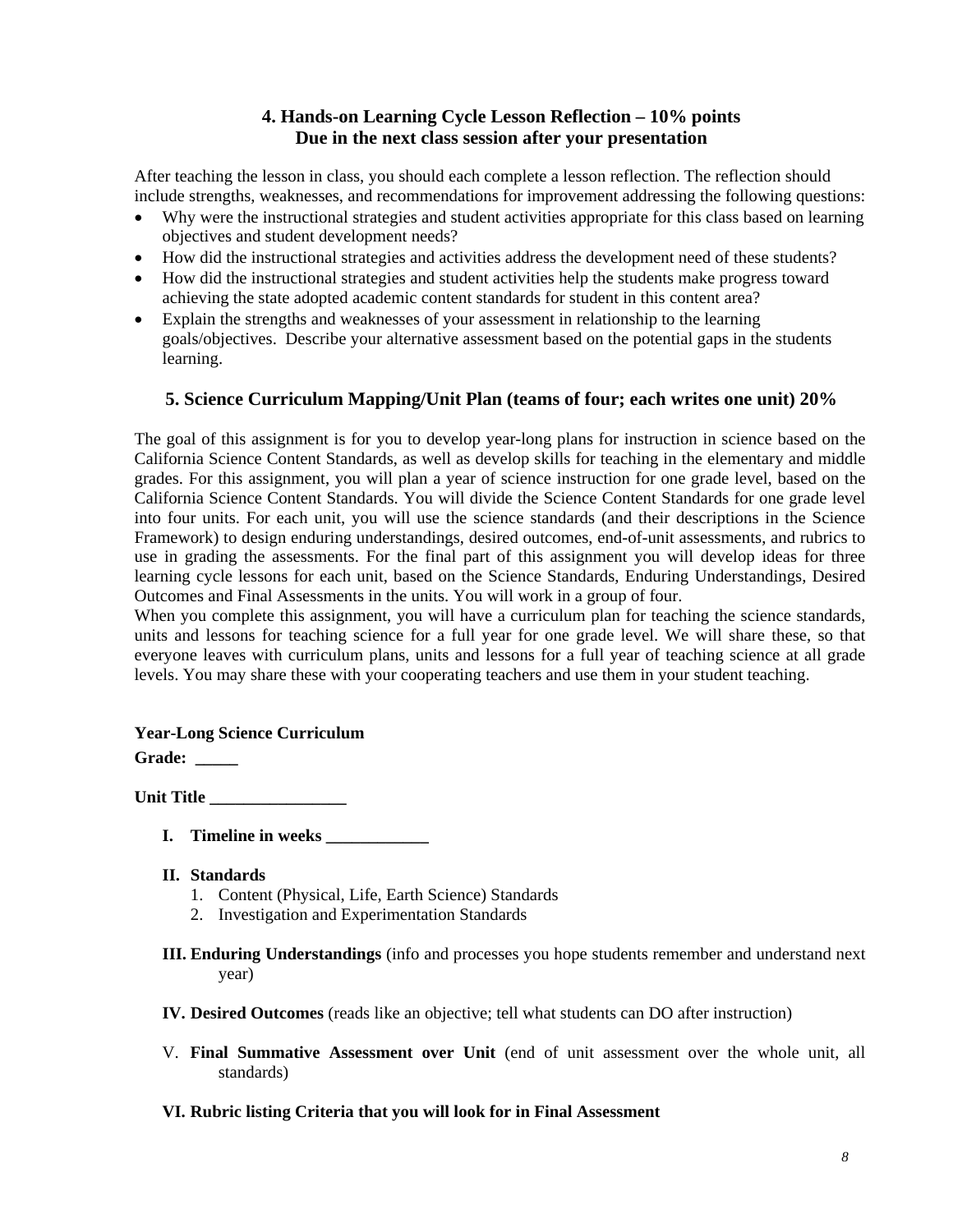#### Rubric over Final Assessment

| Criteria | Exceeds      | <b>Meets Expectations</b> | Below        | Points/Comments |
|----------|--------------|---------------------------|--------------|-----------------|
|          | Expectations |                           | Expectations |                 |
|          |              |                           |              |                 |
|          |              |                           |              |                 |
|          |              |                           |              |                 |

#### Ideas for 3 Lessons for each Unit-

Each Lesson should include:

- 1. Title
- 2. Standard numbers
- 3. Ideas for
	- a. Exploration (2-3 lines. Begin with students making predictions; then have a hands-on SCIENCE activity.)
	- b. Concept Invention (2-3 lines and make sure students share and discuss data and ideas in the first part of this stage; then teacher introduces new terms and provides further explanations.)
	- c. Concept Application (2-3 lines and should be a  $2<sup>nd</sup>$  hands-on SCIENCE activity).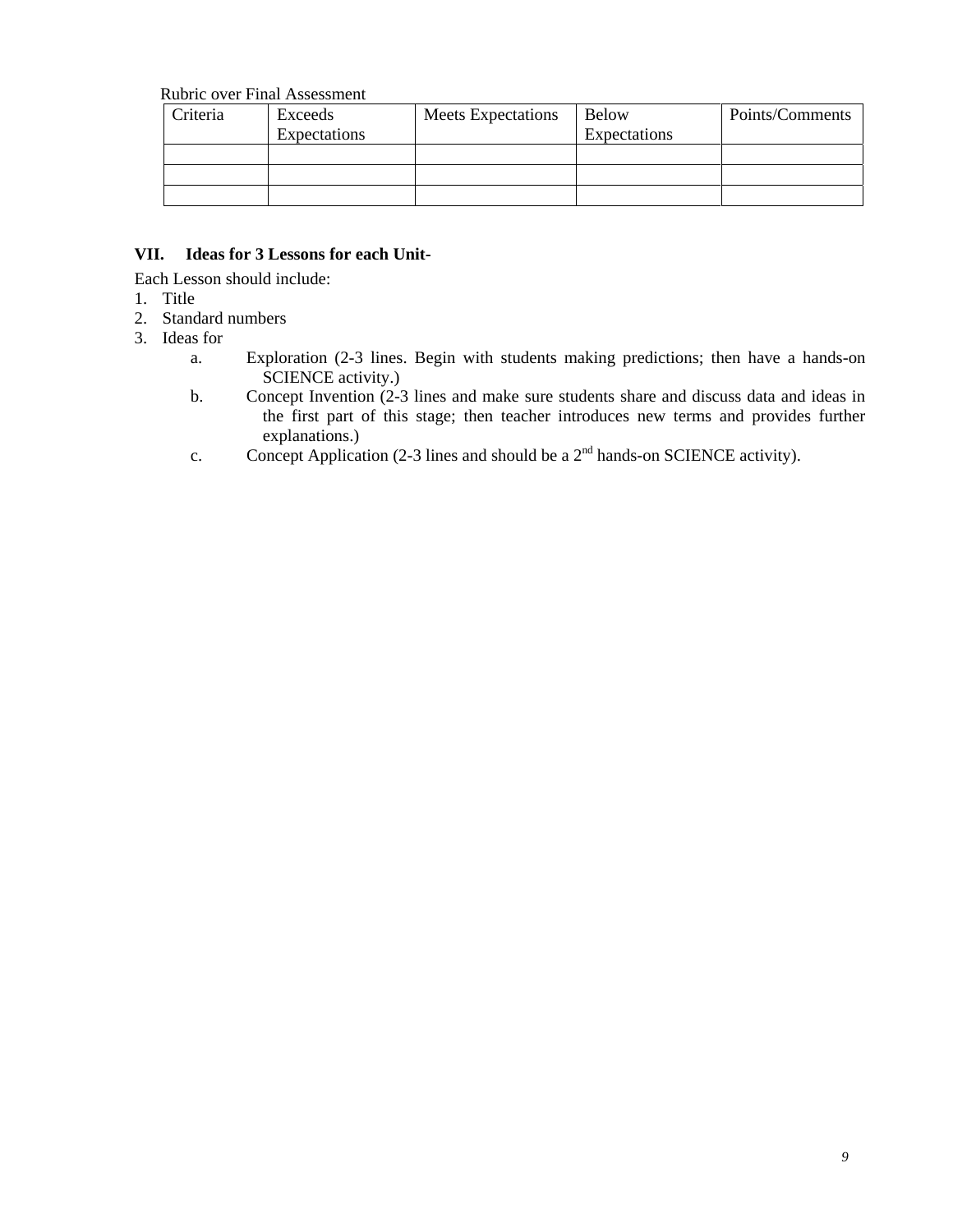**Rubric for Unit of Year-Long Science Curriculum Page 1 Page 1** 

**of 2** 

Your name: \_\_\_\_\_\_\_\_\_\_\_\_\_\_\_\_\_\_\_\_\_\_\_\_\_\_\_\_\_\_\_\_\_\_\_\_\_\_\_\_\_ Grade Level: \_\_\_\_\_\_\_\_\_\_\_

|                                                       | Included $(Y/N)$       | <b>Page in Unit/Comments</b> |  |
|-------------------------------------------------------|------------------------|------------------------------|--|
| Unit Title (Descriptive)- 1 pt.                       |                        |                              |  |
| Unit Timeline in weeks $-3$ pts                       |                        |                              |  |
| Complete Content Standards 1 pt.                      |                        |                              |  |
| Complete Invest/Exper Standards - 1 pt.               |                        |                              |  |
| Enduring Understandings $-1$ pts.                     |                        |                              |  |
| Desired Outcomes 1 pt.                                |                        |                              |  |
| Final Summative Assessment 1 pt.                      |                        |                              |  |
| Rubric over final Assessment listing criteria - 1 pt. |                        |                              |  |
| Lesson $1 - 3$ pts                                    |                        |                              |  |
| Title<br>$1_{-}$                                      |                        |                              |  |
| 2.<br>Standard numbers                                |                        |                              |  |
| 3. Learning Cycle Stages                              |                        |                              |  |
| a. Exploration                                        |                        |                              |  |
| b. Concept Invention                                  |                        |                              |  |
| <b>Concept Application</b><br>$\mathbf{c}$ .          |                        |                              |  |
| Lesson $2 - 3$ pts                                    |                        |                              |  |
| 1. Title                                              |                        |                              |  |
| 2. Standard numbers                                   |                        |                              |  |
| 3. Learning Cycle Stages                              |                        |                              |  |
| a. Exploration                                        |                        |                              |  |
| b. Concept Invention                                  |                        |                              |  |
|                                                       | c. Concept Application |                              |  |
| Lesson $3 - 3$ pts<br>Title<br>1 <sub>1</sub>         |                        |                              |  |
| Standard numbers<br>2.                                |                        |                              |  |
| 3. Learning Cycle Stages                              |                        |                              |  |
| a. Exploration                                        |                        |                              |  |
| b. Concept Invention                                  |                        |                              |  |
| c. Concept Application                                |                        |                              |  |
| * Your Unit Presentation- 1 pt                        |                        |                              |  |
| 1. Overview of your Unit                              |                        |                              |  |
| 1. 2. Description of 3 Lessons                        |                        |                              |  |

Presentation: To receive full points, be sure to describe your unit and its lessons.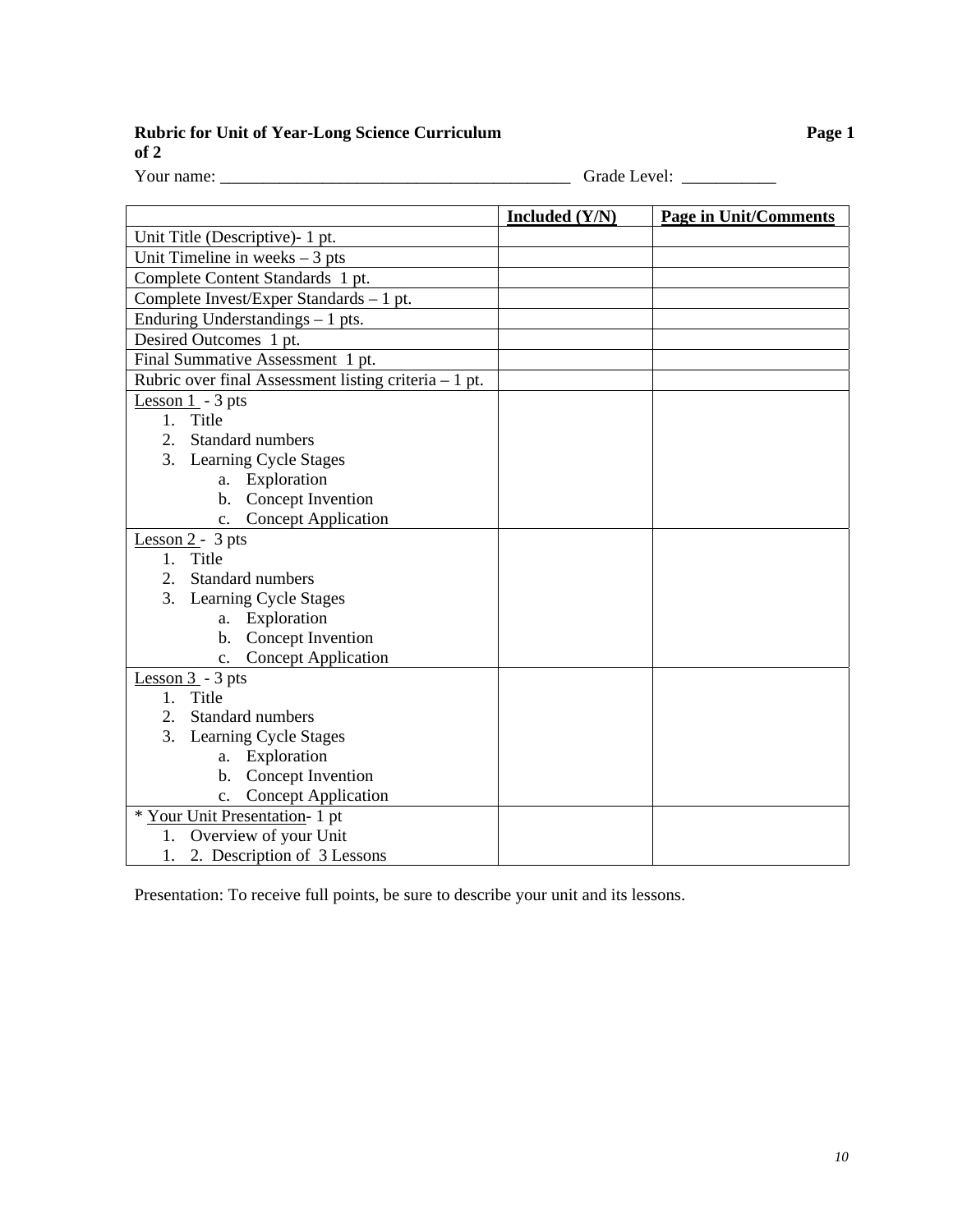## **Year-Long Science Curriculum Plan (cont'd) Page 2 of 2 Checklist:**

1. Did you include a listing of complete Content and Investigation and Experimentation Standards?

\_\_\_\_\_ during the second part of Concept Invention? Content (Physical, Life, Earth Science) Standards Investigation and Experimentation Standards 2. Are your Enduring Understandings what you hope students remember and understand next year? 3. Are your Desired Outcomes what students can DO after instruction? 4. Is your Summative Assessment a final cumulative assessment over the whole unit, enduring understandings, desired outcomes, and all standards? \_\_\_\_\_ 5. Does your rubric have a list of Criteria that you will look for in the Final Assessment, with levels of achievement (such as exceeds, meets, does not meet expectations)? 6. Do you have 3 lessons in each unit?<br>
7. Did you include the standards in each lesson? (be sure to include at least standard numbers) 7. Did you include the standards in each lesson? (be sure to include at least standard numbers) 8. Did you include the 3 stages of the Learning Cycle? 9. Did you begin your Explorations with students making predictions/challenge? 10. Did your Explorations all have a hands-on science activity? \_\_\_\_\_ 11. Did you begin each Concept Invention with students sharing and discussing data and ideas? 12. Did you include the teacher introducing new terms and providing further explanations 13. Did you include a  $2<sup>nd</sup>$  hands-on science activity in each Concept Application?

## **REMINDER: For your presentation, describe your unit and its lessons.**

## *6.* **Web Resources for Science Teaching and Learning – 20 points**

Technology provides unique resources for teaching and learning in science. In this assignment, you will apply your understanding of web-based resources to specific science lessons.

#### Procedures to follow:

- a. Read Chapter 3 in the Friedl Text.
- b. Select one science lesson from your Curriculum Unit (or from your Hands-on Lesson plan).

c. You will integrate technology in your selected lesson by providing **opportunities for your students to use technology**. The following questions should frame your planning:

- i. How will you organize and manage the environment so that all students have access to the technology they will use in your lesson?
- ii. How will you assess whether or not your students have reached the learning objectives of your lesson?
- the learning objectives? iii. How will you assess whether or not the technology your students used helped them reach

In summary, in your lesson plan create a category called "Integration of Technology":

1. Describe in full detail the integration of student use of technology in your lesson. What technology are you integrating in your lesson relative to science content and your learning objectives?

2. Describe in full detail how you will organize and manage the technology and the learning environment so that all students can use the technology by responding to the following questions: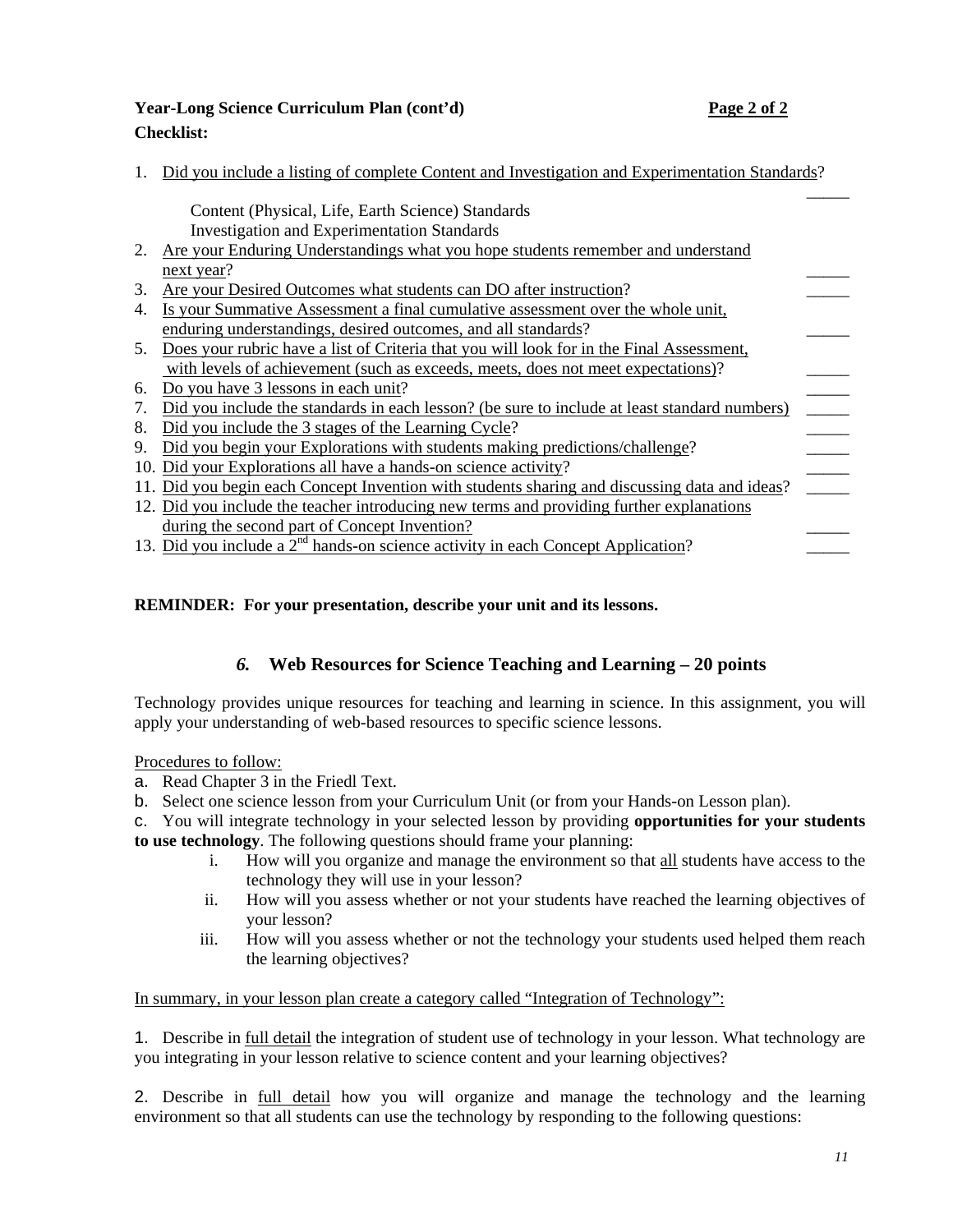- i. What do you want the students to learn or be able to do by using your planned technology?
- ii. What will the students do? Describe the task that you will assign to students. This may be framed as a "challenge" task.
- iii. What forms of products (student work) will the students generate from the technology experience?
- iv. Describe how you will assess whether or not your students reached the learning objectives, and whether or not the technology you planned helped them reach the learning objectives.

**NOTE\*\*\*** Please access the ISTE NETS for Teachers (NETS•T) for this assignment. Use Standards II and III as a checklist during your planning

Student use of technology may include:

- a) PowerPoint presentations by students.
- b) Interactive websites you select for students to use. (Note: you must provide 3 examples of interactive websites connected to your lesson content and learning objectives.)
- c) Inspiration or Kidspiration for concept mapping.
- d) Kidpix in which students graphically represent their learning.
- e) Students using video technology.
- f) Students using digital cameras.
- g) A filamentality hot list.
- h) Interactive templates accessed online for teacher-created science games, for students to access at computers.
- i) Another idea of your own choosing for technology integration.

## **8. Make-up Assignment – 10% points make up for missed class or late arrivals/early departures**

By completing this assignment you have the opportunity to offset penalty points for missing one entire class or a combination of up to three late arrivals and/or early departures. Attend a science related informal site or formal event or presentation equivalent in time and effort to one class session (3 hrs). This could be a field trip, museum, lecture or some other equivalent experience that will assist you either directly or indirectly in becoming a science teacher. Your choice!! To complete this requirement: 1) complete a one-page summary with applications to teaching; 2) send by email to all of us; 3) do a 5 minute PowerPoint presentation to the class during class one of the classes. Discuss with the instructor about the class time in which you may do the presentation. The report and oral presentation should include a summary of what science you learned and implications for your own teaching.

#### **RESOURCES**

#### **JOURNALS**

| Science              | Science Scope            | Physics Teacher                         |
|----------------------|--------------------------|-----------------------------------------|
| Science and Children | The Science Teacher      | Journal of Chemical Education           |
| Science Education    | School Science and Math  | Innovations in Science $\&$ Technology  |
| Education            |                          |                                         |
| Science News         | American Biology Teacher | Journal of Research in Science Teaching |
|                      |                          |                                         |